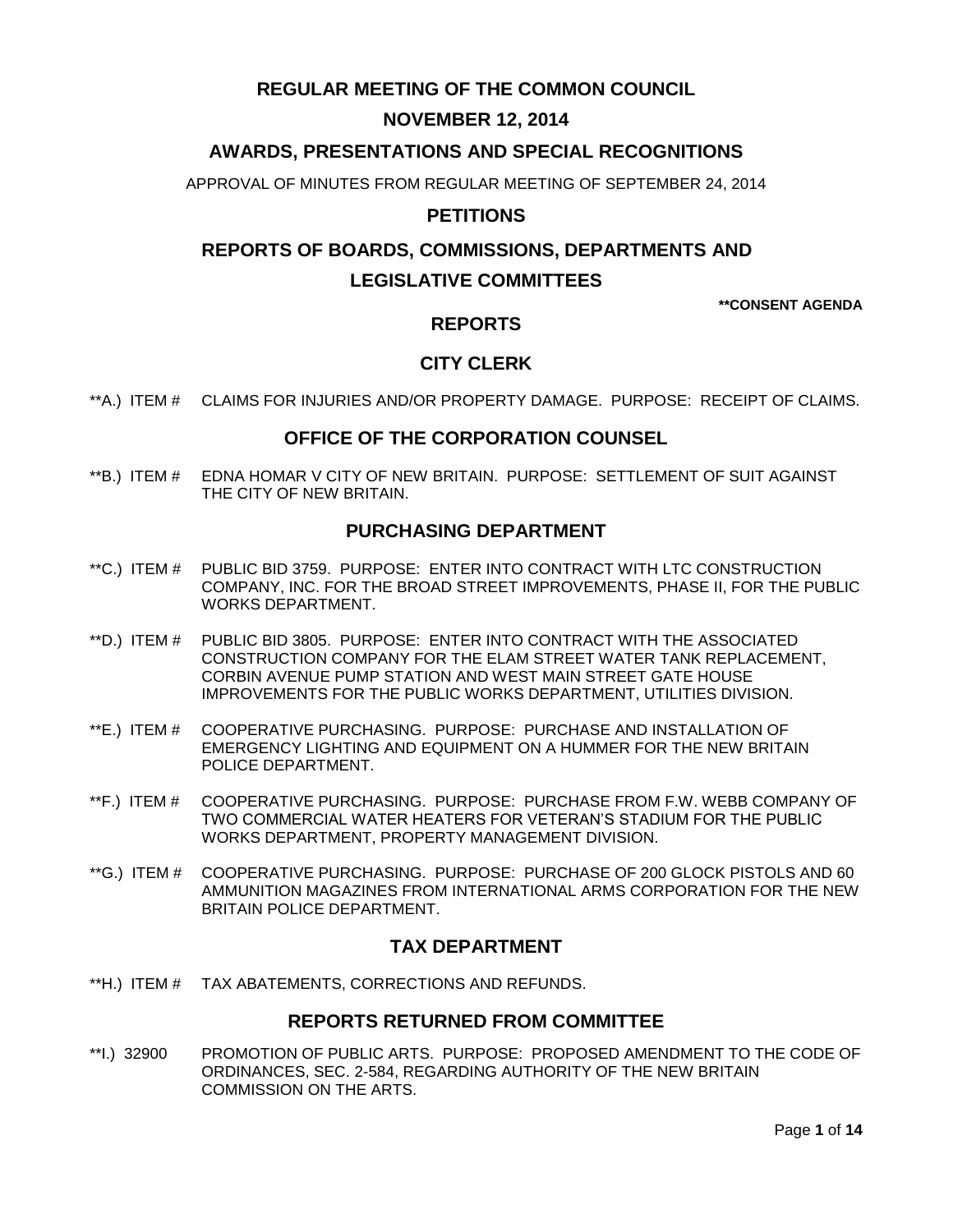### **RESOLUTIONS RETURNED FROM COMMITTEE**

1.) 32900 [PROMOTION OF PUBLIC ARTS. PURPOSE: PROPOSED AMENDMENT TO THE CODE OF](#page-7-0)  [ORDINANCES, SEC. 2-584, REGARDING AUTHORITY OF THE NEW BRITAIN](#page-7-0)  [COMMISSION ON THE ARTS. D. NAPLES, A. PLATOSZ](#page-7-0)

### **NEW RESOLUTIONS**

- 2.) ITEM # [TRANSIT ORIENTED DEVELOPMENT GRANT. PURPOSE: TRANSIT ORIENTED](#page-9-0)  [DEVELOPMENT PLANNING AND PRE-DEVELOPMENT WORK AROUND THE THREE NEW](#page-9-0)  [BRITAIN CTFASTRAK STATION SITES. C. CARLOZZI, JR., E. MAGNUSZEWSKI,](#page-9-0)  [D. NAPLES, E. SANCHEZ](#page-9-0)
- 3.) ITEM # PURCHASE APPROVAL [POLICE DEPARTMENT. PURPOSE: TRADE-IN OF THREE](#page-10-0)  [MOTORCYCLES AND ALLOCATE FUNDS IN THE DRUG INVESTIGATION FUND TO](#page-10-0)  [APPROPRIATE SIX NEW MOTORCYCLES FROM GENGRAS HARLEY DAVIDSON.](#page-10-0)  [S. BIELINSKI, C. CARLOZZI, JR., W. PABON, E. SANCHEZ, R. SMEDLEY](#page-10-0)
- 4.) ITEM # [CCSU FACILITY USE AND NON-DISCRIMINATION CERTIFICATION. PURPOSE: USE OF](#page-10-1)  [CCSU CAMPUS FACILITIES INCLUDING THE INDOOR SPORTS BUBBLE, ALL](#page-10-1)  [GYMNASIUMS, POOLS, ATHLETIC FILEDS NOW AND FOR ALL FUTURE EVENTS.](#page-10-1) [S. BLACK, D. DEFRONZO, J. GIANTONIO, E. MAGNUSZEWSKI, D. SALERNO](#page-10-1)
- 5.) ITEM # [APPLICATION FOR STATE FINANCIAL ASSISTANCE. PURPOSE: ABATEMENT,](#page-11-0)  [DEMOLITION AND REMEDIATION OF THE FORMER POLICE STATION AT 125 COLUMBUS](#page-11-0)  [BOULEVARD. S. BIELINSKI, T. COLLINS, W. PABON, J. GIANTONIO](#page-11-0)
- 6.) ITEM # [CONVEYANCE OF PROPERTY. PURPOSE: PURCHASE AND SALE AGREEMENT WITH](#page-12-0)  [PETER LEMNOTIS OF POPCO LLC FOR THE PROPERTY AT 48 PROSPECT STREET.](#page-12-0)  [M. TRUEWORTHY](#page-12-0)
- 7.) ITEM # [SIGNS ON PUBLIC PROPERTY. PURPOSE: PROPOSED AMENDMENT TO THE CODE OF](#page-12-1)  [ORDINANCES, SEC. 3-11, TO PROVIDE FOR EXCEPTIONS.](#page-12-1)  [C. CARLOZZI, JR., D. DEFRONZO, E. SANCHEZ, M. TRUEWORTHY](#page-12-1)

### **UNFINISHED BUSINESS**

- 32554 RESOLUTION RE: APPROVAL OF AGREEMENT BETWEEN THE CITY OF NEW BRITAIN AND LOCAL 1186. TABLED 11/13/2013
- 32697 REPORT OF PURCHASING DEPT. RE: ON CALL ENGINEERING SERVICES LANDFILL AND RECYCLING CENTER COMPLIANCE MONITORING – PUBLIC WORKS DEPT. TABLED 04/23/2014
- 32767 RESOLUTION RE: FISCAL YEAR 2015 COMMUNITY SERVICES BUDGET AMENDMENTS. TABLED 06/11/2014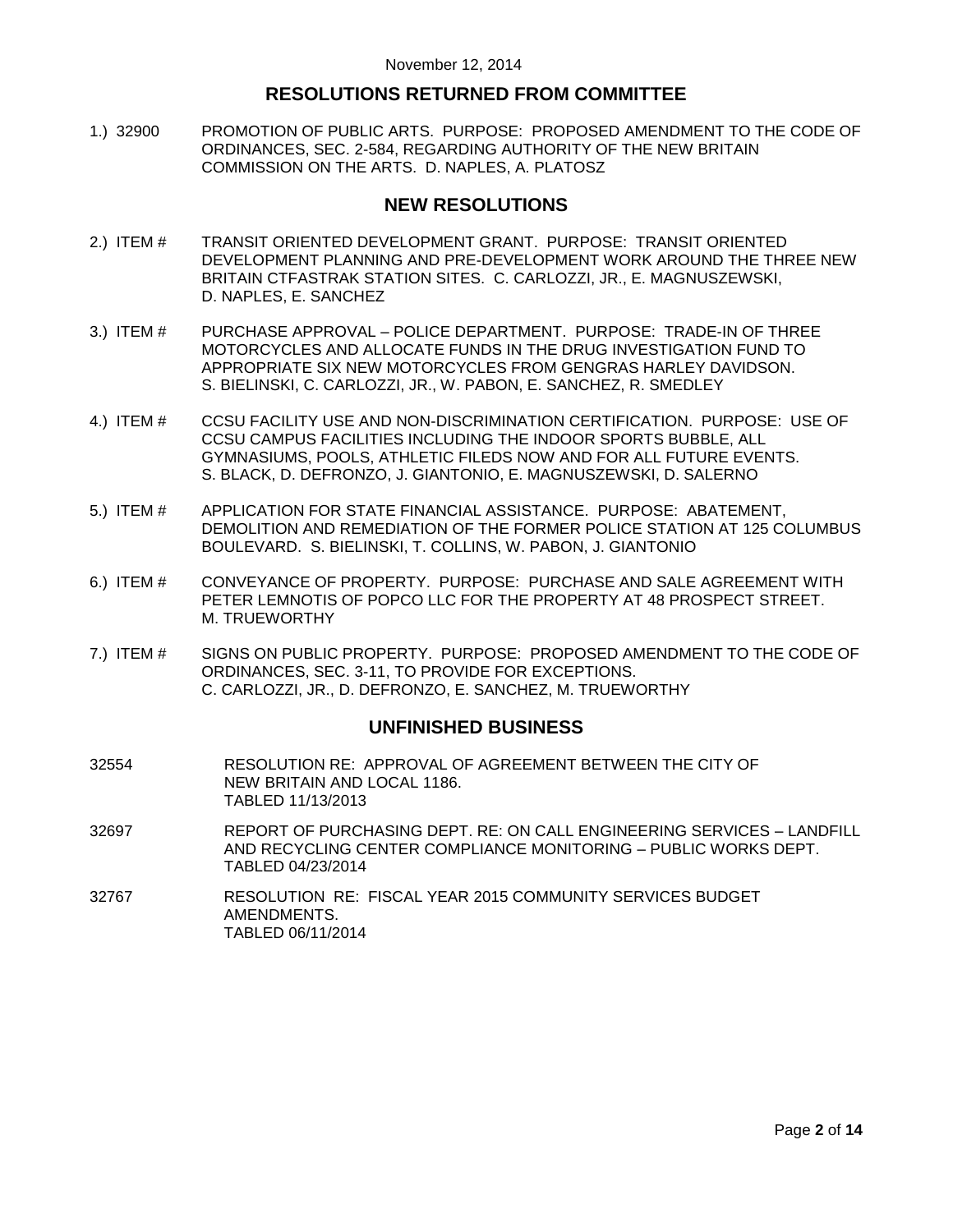### **REGULAR MEETING OF THE COMMON COUNCIL**

## **NOVEMBER 12, 2014**

# **AWARDS, PRESENTATIONS AND SPECIAL RECOGNITIONS**

APPROVAL OF MINUTES FROM REGULAR MEETING OF SEPTEMBER 24, 2014

## **PETITIONS**

# **REPORTS OF BOARDS, COMMISSIONS, DEPARTMENTS AND LEGISLATIVE COMMITTEES**

**\*\*CONSENT AGENDA**

# **REPORTS**

# **CITY CLERK**

<span id="page-2-0"></span>\*\*A.) ITEM # CLAIMS FOR INJURIES AND/OR PROPERTY DAMAGE. PURPOSE: RECEIPT OF CLAIMS.

REPORT OF: CITY CLERK

To Her Honor, the Mayor, and the Common Council of the City of New Britain: the undersigned beg leave to report the following:

ITEM #:

RE: CLAIMS FOR INJURIES AND/OR PROPERTY DAMAGE

CLAIMANTS NAME Barsaleau, Shirley by her Atty. Adam D. Meltsner Singletary, Ondreigha Tierney, Scott

> Mark H. Bernacki City Clerk

# **OFFICE OF THE CORPORATION COUNSEL**

<span id="page-2-1"></span>\*\*B.) ITEM # EDNA HOMAR V CITY OF NEW BRITAIN. PURPOSE: SETTLEMENT OF SUIT AGAINST THE CITY OF NEW BRITAIN.

REPORT OF: Office of Corporation Counsel

To Her Honor, the Mayor, and the Common Council of the City of New Britain: the undersigned beg leave to report the following:

ITEM #:

RE: EDNA HOMAR V. CITY OF NEW BRITAIN

RESOLVED, By the Common Council of the City of New Britain that the sum of SIX THOUSAND TWO HUNDRED FIFTY DOLLARS (\$6,250) be paid to Edna Homar and William Rivera, Esq., her attorney, in full settlement of her suit against the City of New Britain, now pending in Superior Court, Judicial District of New Britain, at New Britain, for bodily injuries she sustained on March 5, 2011 when she allegedly tripped over a broken sign post on the sidewalk at 492 West Main Street. As a result of the incident, plaintiff alleges that she has suffered contusions and abrasions to the face, three broken teeth, cervical sprain/strain, left knee contusion and left ankle sprain. In medical specials, the plaintiff has incurred \$6,476.18. There are two liens for the medical bills.

This recommendation is made upon the advice of City Attorney Irena J. Urbaniak, after settlement negotiations between Honorable Judge Sweinton, City Attorney Irena J. Urbaniak and William Rivera, Esq., with the approval and consent of Gennaro Bizzarro, Esq.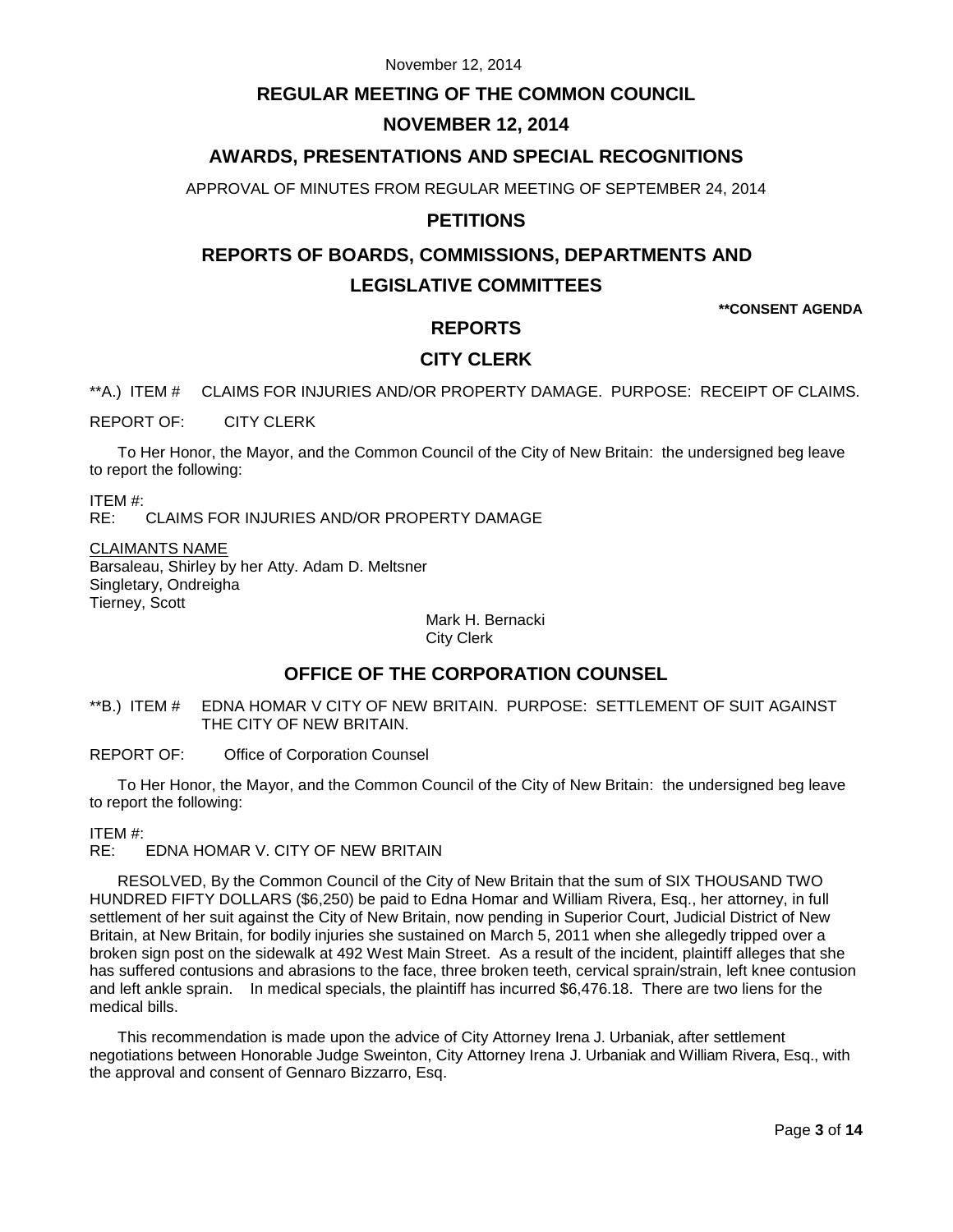This suit is to be withdrawn by the plaintiff without costs to the City of New Britain and settlement is to be made without admission of any liability.

> Irena J. Urbaniak City Attorney

### **PURCHASING DEPARTMENT**

<span id="page-3-0"></span>\*\*C.) ITEM # PUBLIC BID 3759. PURPOSE: ENTER INTO CONTRACT WITH LTC CONSTRUCTION COMPANY, INC. FOR THE BROAD STREET IMPROVEMENTS, PHASE II, FOR THE PUBLIC WORKS DEPARTMENT.

REPORT OF: Finance Dept., Purchasing Division

To Her Honor, the Mayor, and the Common Council of the City of New Britain: the undersigned beg leave to report the following:

#### ITEM #:

RE: Public Bid No. 3759, Broad Street Improvements, Phase II for the Public Works Department. DATE: November 12, 2014

Public Bid No. 3759 was solicited and received in accordance with the Purchasing Ordinances of the City of New Britain for the Broad Street Improvements, Phase II for the Public Works Department. Funding is available for this purchase within the Public Work Department's Account Number, 0083240301-5454, Broad Street, Reconstruction.

Invitations to bid were solicited and the bid was duly advertised in the New Britain Herald and the Hartford Courant Newspapers, City and State of Connecticut's Department of Administration Services websites and mailed to forty (40) Construction Companies. The Purchasing Agent did not receive any letters from the Construction Companies on the mailing list who indicated they could not provide a response to the bid request. Responses were received as per attached.

The bids were reviewed for conformance to specifications by the Public Works Department Administration, the City's On-call Engineering Company associated with this project and the Purchasing Agent. Therefore the Director of Public Works is recommending that the bid be awarded to LTC Construction Company, Inc. of New Britain, CT who submitted the lowest responsible bid and met all of the bid specifications for the Broad Street Improvements, Phase II.

RESOLVED: That the Purchasing Agent is hereby authorized to issue a purchase order for \$3,730,696.50 and enter into a contract with LTC Construction Company, Inc. of New Britain, CT for the Broad Street Improvements, Phase II, for the Public Works Department per the terms and specifications of Public Bid No. 3759.

#### Jack Pieper Purchasing Agent

<span id="page-3-1"></span>\*\*D.) ITEM # PUBLIC BID 3805. PURPOSE: ENTER INTO CONTRACT WITH THE ASSOCIATED CONSTRUCTION COMPANY FOR THE ELAM STREET WATER TANK REPLACEMENT, CORBIN AVENUE PUMP STATION AND WEST MAIN STREET GATE HOUSE IMPROVEMENTS FOR THE PUBLIC WORKS DEPARTMENT, UTILITIES DIVISION.

REPORT OF: Finance Dept., Purchasing Division

To Her Honor, the Mayor, and the Common Council of the City of New Britain: the undersigned beg leave to report the following:

ITEM #:

RE: Public Bid No. 3805, Elam Street Water Tank Replacement, Corbin Avenue Pump Station and West Main Street Gate House Improvements for the Public Works Department, Utilities Division. DATE: November 12, 2014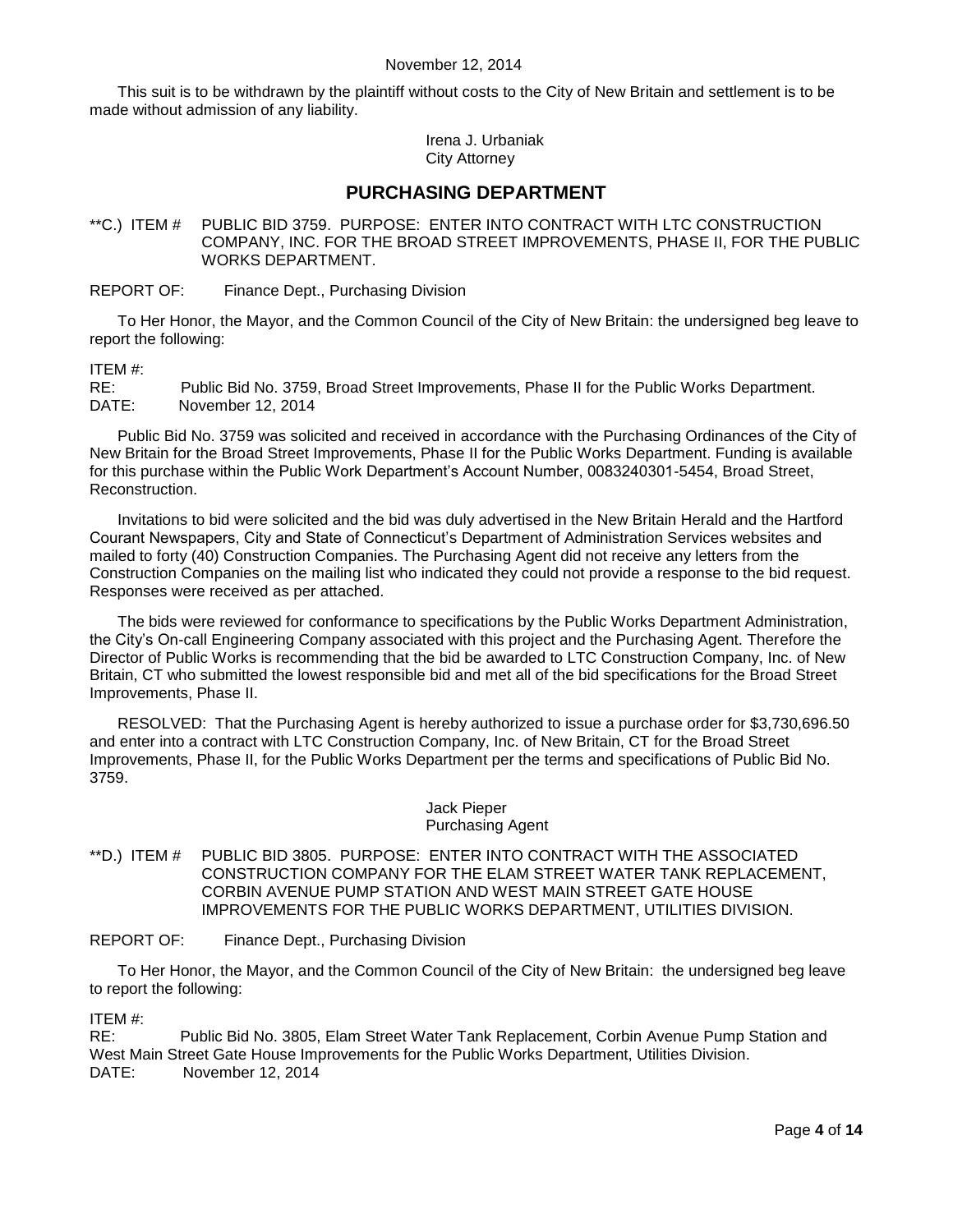Public Bid No. 3805 was solicited and received in accordance with the Purchasing Ordinances of the City of New Britain for the Elam Street Water Tank Replacement, Corbin Avenue Pump Station and West Main Street Gate House Improvements for the Public Works Department, Utilities Division. The Utilities Division is being funded for this in part by a loan from the State of Connecticut Drinking Water State Revolving Fund. Funding is available for this purchase within the Public Work Department, Utilities Division's account number, 0083257601- 5454, Capital Projects, Elam Street Water Tank, Public Works.

Invitations to bid were solicited and the bid was duly advertised in the New Britain Herald and the Hartford Courant Newspapers, City and State of Connecticut's Department of Administration Services websites and mailed to eleven (11) Construction Companies. The Purchasing Agent did not receive any letters from the Construction Companies on the mailing list who indicated they could not provide a response to the bid request. Responses were received as per attached.

The bids were reviewed for conformance to specifications by the Utilities Division Administration, the City's On-call Engineering Company associated with this project and the Purchasing Agent. Therefore the Deputy Director of the Public Works Department is recommending that the bid be awarded to The Associated Construction Company of Hartford, CT who submitted the lowest responsible bid and met all of the bid specifications for the Elam Street Water Tank Replacement, Corbin Avenue Pump Station and West Main Street Gate House Improvements. The bid result was presented to the Water Commission at their October 7, 2014 meeting. At this meeting they approved the Deputy Director of the Public Works Department's recommendation to award the bid for the Elam Street Water Tank Replacement, Corbin Avenue Pump Station and West Main Street Gate House Improvements to The Associated Construction Company of Hartford, CT.

RESOLVED: That the Purchasing Agent is hereby authorized to issue a purchase order for \$2,973,428.00 and enter into a contract upon receiving the Loan Assistance Agreement from the State of Connecticut's Attorney General's Office with The Associated Construction Company of Hartford, CT for the Elam Street Water Tank Replacement, Corbin Avenue Pump Station and West Main Street Gate House Improvements for the Public Works Department, Utilities Division per the terms and specifications of Public Bid No. 3805.

> Jack Pieper Purchasing Agent

#### <span id="page-4-0"></span>\*\*E.) ITEM # COOPERATIVE PURCHASING. PURPOSE: PURCHASE AND INSTALLATION OF EMERGENCY LIGHTING AND EQUIPMENT ON A HUMMER FOR THE NEW BRITAIN POLICE DEPARTMENT.

#### REPORT OF: Finance Dept., Purchasing Division

To Her Honor, the Mayor, and the Common Council of the City of New Britain: the undersigned beg leave to report the following:

### ITEM #:

RE: Cooperative Purchasing – Vehicle Emergency Lighting, Equipment and Installation for the New Britain Police Department

DATE: November 12, 2014

In accordance with City Code of Ordinances, Chapter 2, Article VIII, Division 1, Section 2-538 (a), a purchase order was requested by the New Britain Police Department for the following under the State of Connecticut's Cooperative Purchasing Plan:

| Supplier         | Item                              | Price      |
|------------------|-----------------------------------|------------|
| MHQ              | Emergency Lighting, Equipment and | \$4.312.54 |
| Marlborough, MA. | Installation on a Hummer          |            |

The New Britain Police Department requested the purchase and installation of Emergency Lighting, Sirens, and Electrical Systems for their Hummer utilizing the State of Connecticut's Contract Award #11PSX0134. The Hummer was a surplus vehicle of the Federal Government and was given to the New Britain Police Department at no cost. The Hummer will be utilized to conduct investigations at major crime scenes off of City Streets. Cost of the Emergency Lighting, Equipment and Installation on the Hummer is being paid for also by the Federal Government Grant Funds. The Police Department Administration requested that the expense for this purchase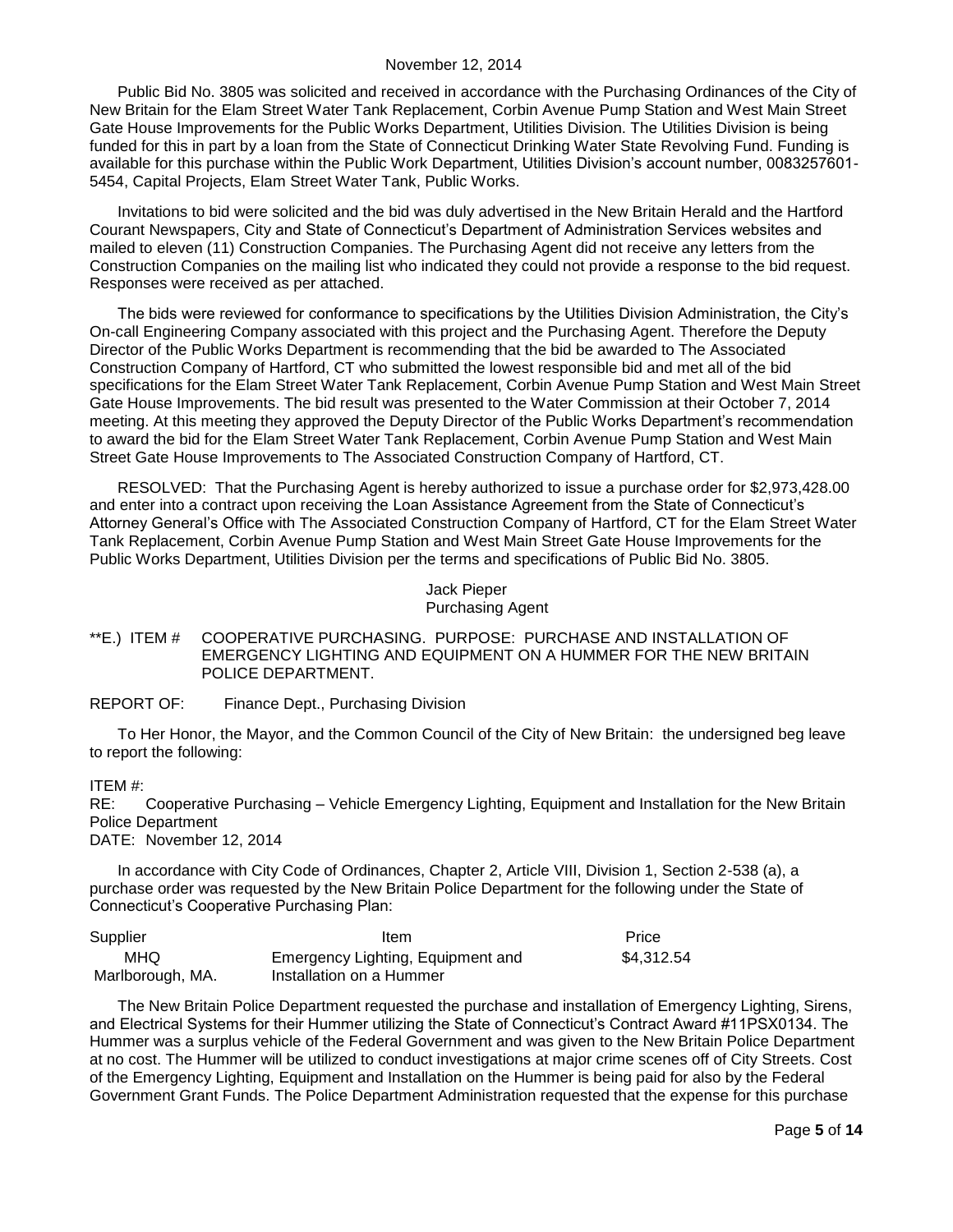be taken from their account number 289211128-5740, Asset Forfeiture Federal, Other Miscellaneous Equipment.

RESOLVED: That the Purchasing Agent is hereby authorized to issue a purchase order for \$4,312.54 to MHQ of Marlborough, MA for the purchase and installation of Emergency Lighting and Equipment on a Hummer for the New Britain Police Department utilizing the State of Connecticut's Cooperative Purchasing Plan, Contract Award #11PSX0134.

#### Jack Pieper Purchasing Agent

<span id="page-5-0"></span>\*\*F.) ITEM # COOPERATIVE PURCHASING. PURPOSE: PURCHASE FROM F.W. WEBB COMPANY OF TWO COMMERCIAL WATER HEATERS FOR VETERAN'S STADIUM FOR THE PUBLIC WORKS DEPARTMENT, PROPERTY MANAGEMENT DIVISION.

REPORT OF: Finance Dept., Purchasing Division

To Her Honor, the Mayor, and the Common Council of the City of New Britain: the undersigned beg leave to report the following:

ITEM #:

RE: Cooperative Purchasing, Commercial Water Heaters for Veteran's Stadium for the Public Works Department, Property Management Division DATE: November 12, 2014

In accordance with City Code of Ordinances, Chapter 2, Article VIII, Division 1, Section 2-538 (a), purchase order were requested for the following under the State of Connecticut's Cooperative Purchasing Plan for the Public Works Department, Property Management Division.

| Supplier          | Item                 | $Q$ ty | <b>Unit Price</b> | <b>Total Price</b> |
|-------------------|----------------------|--------|-------------------|--------------------|
| F.W. Webb Company | Commercial           |        | \$3.946.04        | \$7.892.08         |
| Hartford, CT.     | <b>Water Heaters</b> |        |                   |                    |

The Public Works Department, Property Management Division, requested the purchase of two (2) Commercial Water Heaters for Veteran's Stadium utilizing the State of Connecticut's Contract Award #10PSX0060. The existing Water Heaters at Veteran's Stadium outlived their life expectancy. They started to leak water and could not be repaired. Because the Water Heaters were old, parts to make the needed repairs were no longer available. The Property Management Division removed the Water Heaters to protect the Stadium from water damage. They will install the new Water Heaters when they are purchased. Funding for this purchase is available within the Property Management Division's account number, 001419006-5435, Building Grounds, Maintenance and Repairs.

RESOLVED: That the Purchasing Agent is hereby authorized to issue a purchase order for \$7,892.08 to F.W. Webb Company of Hartford CT for the purchase of two (2) Commercial Water Heaters for Veteran's Stadium utilizing the State of Connecticut's Cooperative Purchasing Plan, Contract Award #10PSX0060.

#### Jack Pieper Purchasing Agent

<span id="page-5-1"></span>\*\*G.) ITEM # COOPERATIVE PURCHASING. PURPOSE: PURCHASE OF 200 GLOCK PISTOLS AND 60 AMMUNITION MAGAZINES FROM INTERNATIONAL ARMS CORPORATION FOR THE NEW BRITAIN POLICE DEPARTMENT.

REPORT OF: Finance Dept., Purchasing Division

To Her Honor, the Mayor, and the Common Council of the City of New Britain: the undersigned beg leave to report the following:

ITEM #:

RE: Cooperative Purchasing, GLOCK Pistols and Ammunition Magazines for the New Britain Police Department DATE: November 12, 2014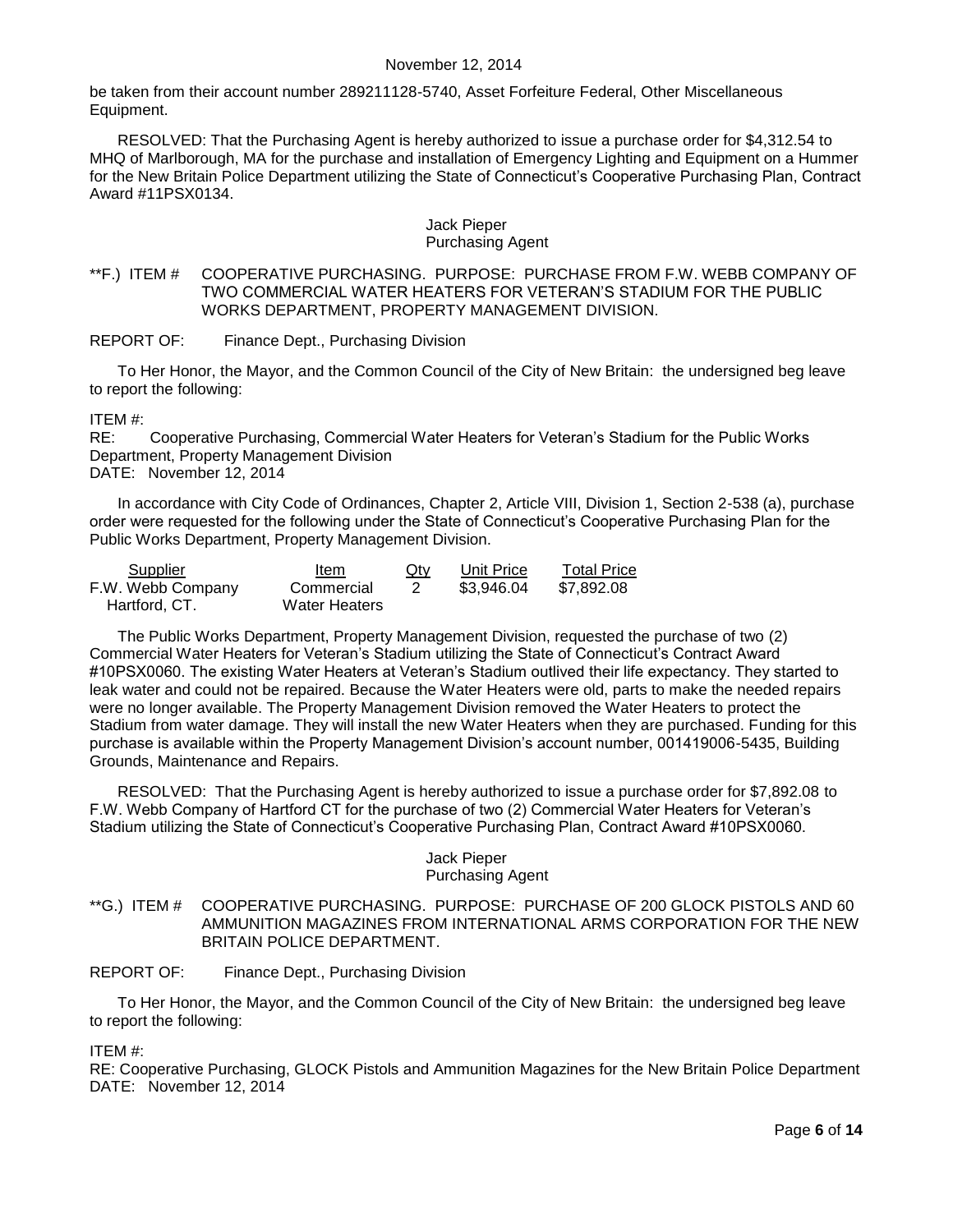In accordance with City Code of Ordinances, Chapter 2, Article VIII, Division 1, Section 2-538 (a), purchase order was requested by the New Britain Police Department for the following under the State of Massachusetts Cooperative Purchasing Plan.

| Supplier                                       | ltem                | $Q$ ty | Unit Price         | Price       |
|------------------------------------------------|---------------------|--------|--------------------|-------------|
| International Arms Corporation GLOCK 23 Pistol |                     | 17     | \$109.00           | \$1,853.00  |
| Billerica, MA.                                 | GLOCK 22 Pistol 158 |        | \$129.00           | \$20,382.00 |
|                                                | GLOCK 17T Pistol 15 |        | \$454.00           | \$6,810.00  |
|                                                | GLOCK 22 Pistol     | 10     | \$409.00           | \$4,090.00  |
|                                                | GLOCK Magazine 60   |        | \$19.95            | \$1197.00   |
|                                                |                     |        | <b>Total Price</b> | \$34,322.00 |

The New Britain Police Department requested the purchase of one hundred and eighty five (185) new GLOCK Pistols and sixty (60) new Ammunition Magazines utilizing the State of Massachusetts's Contract Award #LAW09. There were no GLOCK dealers in the State of Connecticut. This fact has been verified by the Purchasing Agent. The existing GLOCK Pistols are approximately nine (9) years old and need to be replaced. The Pistol's Ammunition Magazines and internal parts have been in use beyond their intended life span. The current Pistols are still in working order but the Ammunition Magazines and internal parts need to be replaced in a timely fashion if repairs are needed to be made to them. International Arms Corporation's price for the new Pistols includes a trade-in of the one hundred seventy–five (175) existing pistols. The trade–in is a cost savings of \$49,340.00 to the City. The cost of the new GLOCK Pistols and Ammunition Magazines are being paid for by the Federal Government Grant Funds. The Police Department Administration requested that the expense for this purchase be taken from their account number 289211128-5740, Asset Forfeiture Federal, Other Miscellaneous Equipment.

RESOLVED: That the Purchasing Agent is hereby authorized to issue a purchase order for \$34,322.00 to International Arms Corporation of Billerica, MA for the purchase of two hundred (200) GLOCK Pistols and sixty (60) Ammunition Magazines for the New Britain Police Department utilizing the State of Massachusetts's Cooperative Purchasing Plan, Contract Award #LAWP09.

> Jack Pieper Purchasing Agent

### **TAX DEPARTMENT**

<span id="page-6-0"></span>\*\*H.) ITEM # TAX ABATEMENTS, CORRECTIONS AND REFUNDS.

REPORT OF: Tax Collector

To Her Honor, the Mayor, and the Common Council of the City of New Britain: the undersigned beg leave to report the following:

ITEM #:

RE: Tax Abatements, Corrections and Refunds

The Collector of Taxes has referred a list of tax abatements, corrections and refunds. Acceptance and adoption is respectfully recommended.

> Cheryl S. Blogoslawski Tax Collector

# **REPORTS RETURNED FROM COMMITTEE**

<span id="page-6-1"></span>\*\*I.) 32900 PROMOTION OF PUBLIC ARTS. PURPOSE: PROPOSED AMENDMENT TO THE CODE OF ORDINANCES, SEC. 2-584, REGARDING AUTHORITY OF THE NEW BRITAIN COMMISSION ON THE ARTS.

REPORT OF: COMMITTEE ON ADMINISTRATION, FINANCE AND LAW

To Her Honor, the Mayor, and the Common Council of the City of New Britain: the undersigned beg leave to report the following: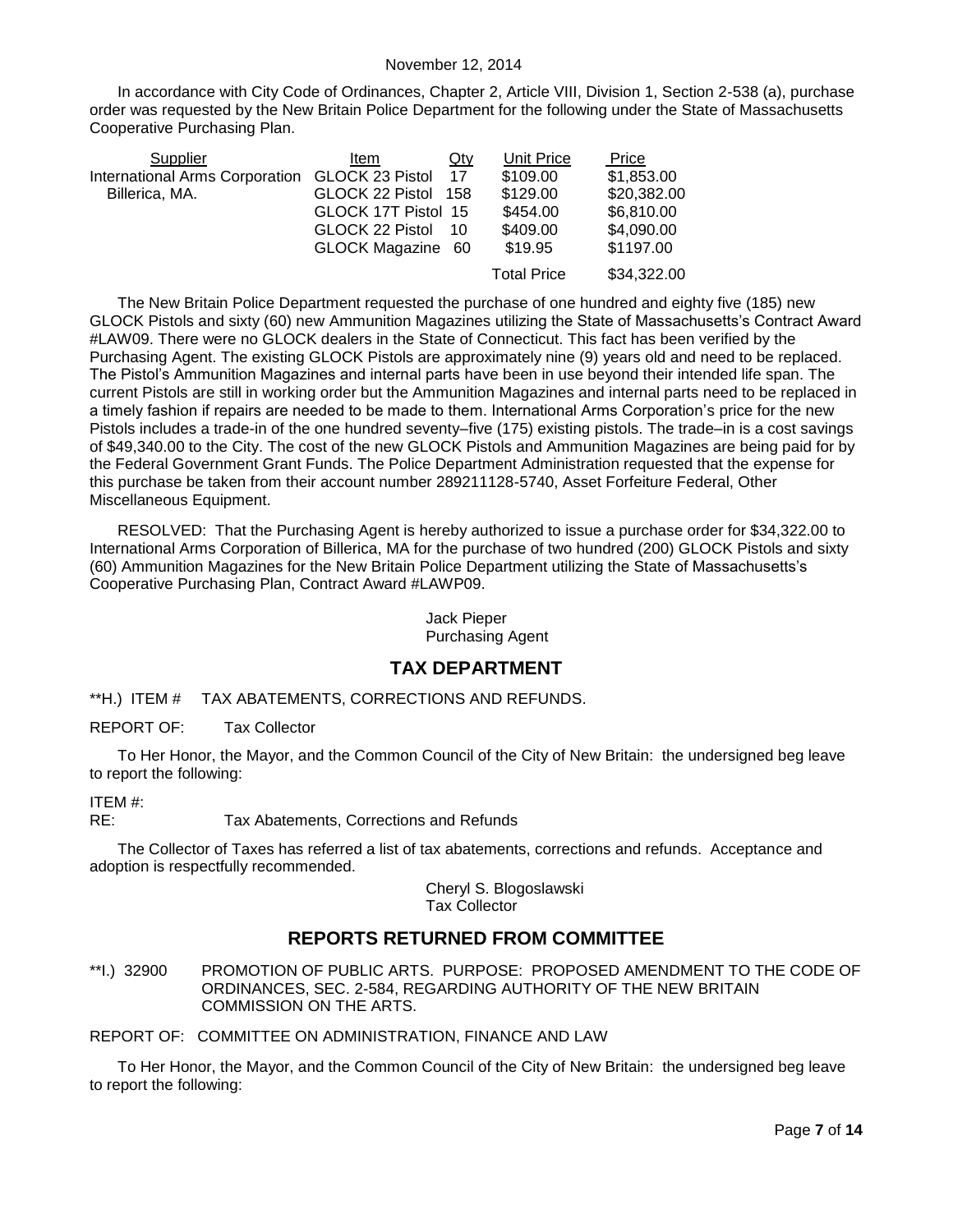ITEM #: 32900 RE:

The Committee on Administration, Finance and Law held a regular meeting and public hearing on Wednesday, November 05, 2014, at 7:00 PM in the Council Chambers, to which was referred the matter of item #32900, to amend the Code of Ordinances regarding the authority of the New Britain Commission on the Arts, voted to accept as amended and refer back to the Common Council with a favorable recommendation.

#### Alderman David DeFronzo **Chair**

# **RESOLUTIONS RETURNED FROM COMMITTEE**

<span id="page-7-0"></span>1.) 32900 PROMOTION OF PUBLIC ARTS. PURPOSE: PROPOSED AMENDMENT TO THE CODE OF ORDINANCES, SEC. 2-584, REGARDING AUTHORITY OF THE NEW BRITAIN COMMISSION ON THE ARTS. D. NAPLES, A. PLATOSZ

Item #32900 RE: Promotion of Public Arts

To Her Honor, the Mayor, and the Common Council of the City of New Britain: the undersigned beg leave to recommend the adoption of the following:

Resolution Summary: PURPOSE. To amend the Code of Ordinances regarding the authority of the New Britain Commission on the Arts.

BE IT ORDAINED BY THE COMMON COUNCIL OF THE CITY OF NEW BRITAIN that Section 2-584 of the Code of Ordinances, City of New Britain, be amended to read as follows (inserted text appears in underline; deleted text appears in strikethrough; new sections begin with the word [new]):

Sec. 2-584. Promotion of **pPublic aArts.** 

For purposes of this section, the following terms have the following meanings:

*City building* means any building or facility owned or leased by the City of New Britain and open to the public or intended for such use, exclusive of any shed, warehouse, garage or building of a temporary nature.

*City street* means any street owned or otherwise controlled by the cCity, including, adjacent to said street, all light posts, utility posts, traffic signs, traffic signal lights and associated equipment, street signs, etc.

*Commission* means the New Britain Commission on the Arts.

*Construction project* means any construction, reconstruction, renovation or alteration to any cCity building, cCity street or cCity park, the value of which construction, reconstruction, renovation or alteration is more than five hundred thousand dollars (\$500,000.00).

*Renovation* does not include a project of which the principal purpose is the rehabilitation of:

Plumbing, heating, ventilating, air-conditioning or electrical systems; or

Light posts, utility posts, traffic signs, traffic signal lights and associated equipment, street signs, etc.

*Work of art* means art work created by a professional artist, artisan or craftsperson which is to be in, on or located in the immediate vicinity of such construction project, including, but not limited to:

Paintings, including all media and both portable and permanently affixed works of art such as murals and frescoes;

Sculpture, including bas-relief, high relief, mobile, fountain, kinetic, environmental, electronic, and in-theround sculpture;

Prints, calligraphy, clay, drawings, stained glass, mosaics, photographs, fiber and textiles, wood, metal, plastics and other materials or combinations of materials;

Mixed media, including any combination of forms of media; or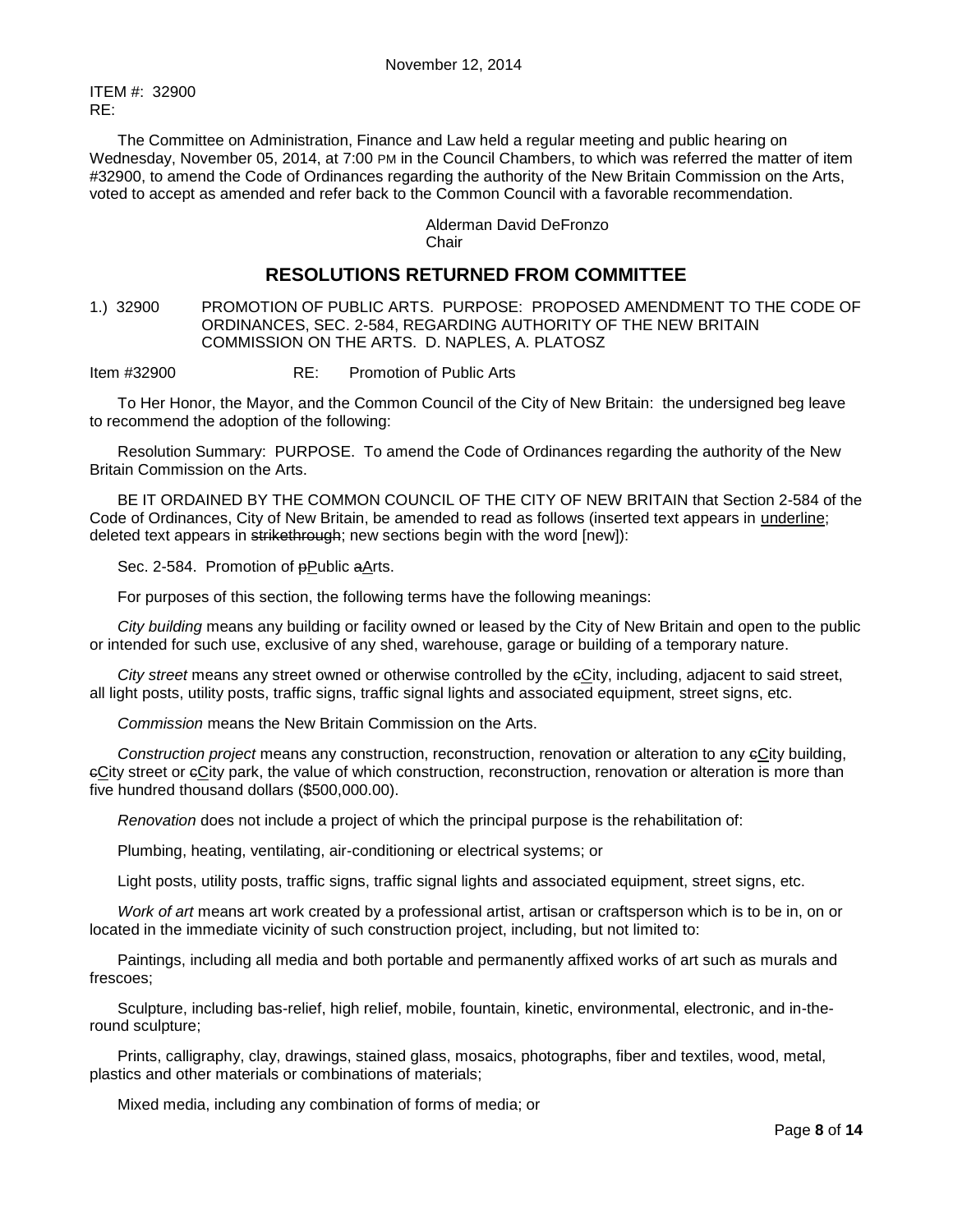Architectural embellishment or functional art; provided that "work of art" as used in this section shall not include building architecture, landscape architecture or landscape gardening.

The bBoard of fFinance and tTaxation and the eCommon eCouncil, in the allocation of monies for any construction project, shall allocate for works of art, with respect to each such project and for the purposes of subsection (d) of this section, an amount from such monies not less than one (1) per cent of the total estimated cost of such construction, reconstruction, repair or alteration; provided, that said required amount shall not be more than one hundred fifty thousand dollars (\$150,000.00) and shall be calculated exclusive of:

The cost of any land acquisition;

Any nonconstruction costs;

Any augmentations to such cost; and

The amount of funding for such construction as is bound by rules or conditions that would preclude or prohibit the application of this section.

The New Britain Commission on the Arts is hereby established. Effective January 1, 2016, the eCommission shall consist of twelve (12) nine (9) members to be appointed by the mMayor with the advice and consent of the cCouncil. three (3) members named by the Greater New Britain Arts Alliance (provided that of the members named by the Greater New Britain Arts Alliance, no more than two (2) shall be members of the same political party). The term of each member shall be two (2) years. The eCommission shall, in addition to its duties and responsibilities under subsection (d) of this section:

Make recommendations to the mMayor and eCommon eCouncil regarding any work of art which is in the custody or control of the  $eC$ ity, including the public site for the display of such art;

When requested and subject to the availability of funds, to make funding recommendations to the mMayor and eCommon eCouncil on funding for local arts organizations and programs;

Advise the mMayor and eCommon eCouncil, with regard to a proposed removal, relocation or alteration of any public arts project or work of art in the possession of the eCity, to ensure proper preservation and display and advise the Mayor and Common Council regarding City involvement in the performing arts and with museums and art galleries;

Work to ensure that works of art are properly integrated into the eCity building environments, especially in places open to the public;

Compile and update an inventory of valuable works of art in the possession of the eCity. On an annual basis, eConduct and catalog an inventory of valuable works of art, including all of the eCity's war memorials. Working with the pPublic wWorks, pParks and rRecreation and the vVeteran's eCommission, provide a recommendation to the mMayor and the city Common eCouncil on a maintenance schedule.

The eCommission shall be responsible for the selection of a work or works of art to be placed in, on or located in the immediate vicinity of a construction project using monies allocated pursuant to subsection (b) of this section. The eCommission shall be responsible for selection of the artist, artisan or craftsperson, review of any design or plan and examination of the completion and proper placement of such work of art. The eCity pPurchasing aAgent, in consultation with the cCommission, shall be responsible for the contractual arrangements with any such artist, artisan or craftsperson. The selection of contractors and the award of contracts under this section may be conducted contrary to normal eCity bidding procedures, provided that:

The total amount that is to be paid for said contract is fixed prior to any request for proposals;

The eCity pPurchasing aAgent, with the approval of the eCommission, shall establish selection procedures that protect the eCity's interests with respect to the durability, maintenance costs and aesthetic quality of works of art, and especially guaranteeing that the works of art be located in public places with public visibility and impact and will have a significant lifetime;

Such selection procedures shall provide for opportunities for members of the public and  $\epsilon$ City staff to comment on prospective works of art; and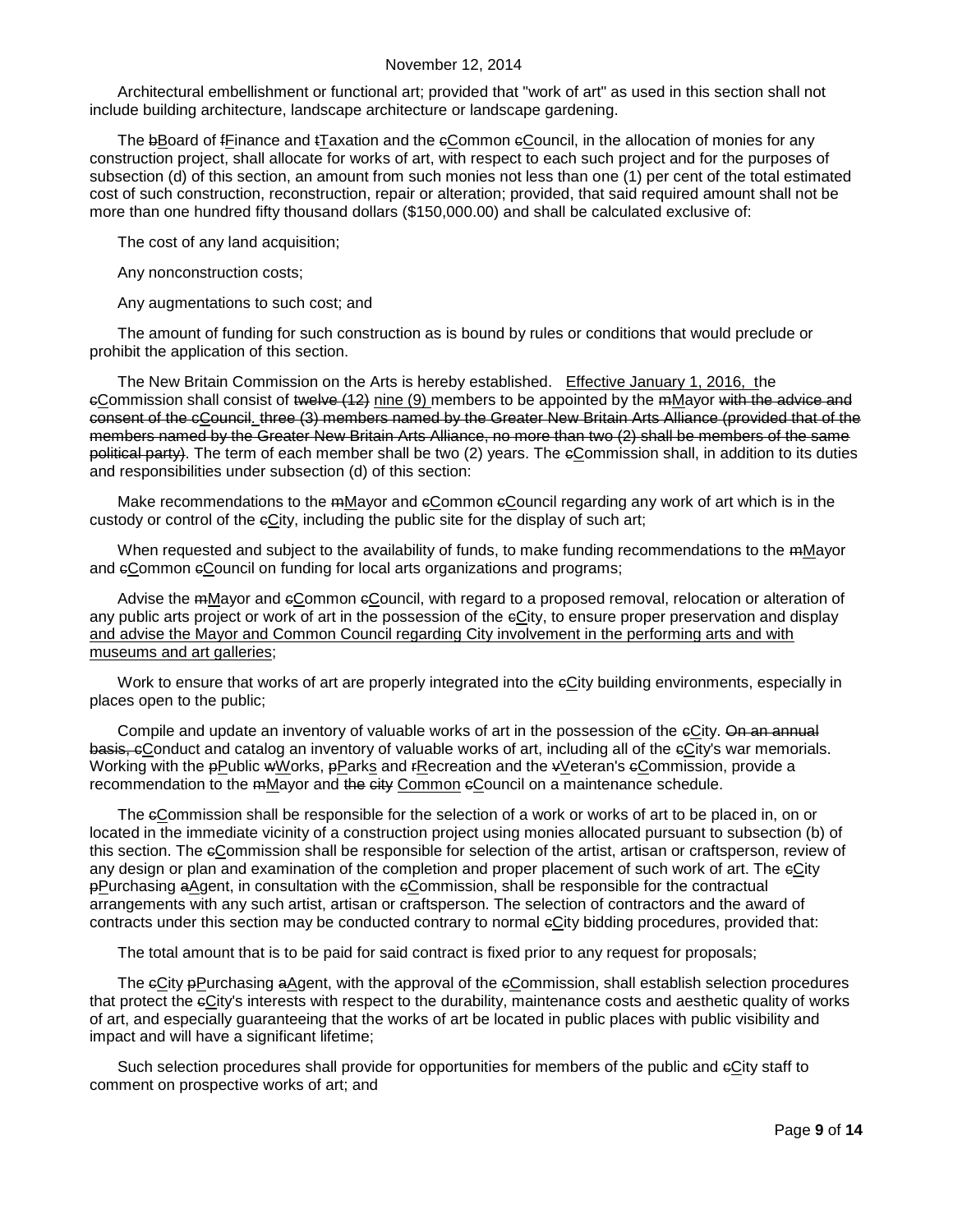The final selection of an artist or work of art shall be contingent upon the approval of the eCommon cCouncil.

Each request for proposal issued pursuant to this section shall specify the artistic genre and general characteristics the eCommission chooses.

The eCommon eCouncil or the eCommission, with the approval of the eCommon eCouncil, shall have the power, should it determine that it is in the interest of the eCity, to:

Place a work of art created with monies allocated pursuant to this section in a location other than the direct vicinity of the associated construction project; or

To exempt a particular construction project from the terms of this section. (Ord. of 1-01; Res. No. 29064-2, 5-24-06; Res. No. 29391-2, 9-12-07; Res. No. 31710-2, 2-8-12) Secs. 2-585--2-590. Reserved.

> Alderman Don Naples Alderman Adam Platosz

### **NEW RESOLUTIONS**

<span id="page-9-0"></span>2.) ITEM # TRANSIT ORIENTED DEVELOPMENT GRANT. PURPOSE: TRANSIT ORIENTED DEVELOPMENT PLANNING AND PRE-DEVELOPMENT WORK AROUND THE THREE NEW BRITAIN CTFASTRAK STATION SITES. C. CARLOZZI, JR., E. MAGNUSZEWSKI, D. NAPLES, E. SANCHEZ

Item # \_\_\_\_\_\_\_\_\_ RE: State of Connecticut Transit-Oriented Development Planning Grant

To Her Honor, the Mayor, and the Common Council of the City of New Britain: the undersigned beg leave to recommend the adoption of the following:

WHEREAS, Transit-Oriented Development is associated with creating more livable, attractive, walkable and sustainable urban communities that allow residents to have housing and transportation choices to live convenient, affordable and pleasant lives;

WHEREAS, Three new and modern transit stations are currently being built in New Britain by the CTfastrak Bus-rapid transit project and Transit-Oriented Development (TOD) opportunities typically exist within walking distance of transit stations;

WHEREAS, Downtown New Britain has many favorable land uses needed to support future TOD within a half mile of the CTfastrak downtown station, and is making significant progress towards creating a more livable, attractive, walkable, and bikeable downtown area, and next needs to focus its efforts on further land-use planning around the three CTfastrak station areas;

WHEREAS, The City has received funding for TOD planning from DECD, and has recently completed a DECD based RFQ process, and through this process selected Crosby, Schlessinger, and Smallrideg as the City's TOD land-use planning consultant;

WHEREAS, The TOD planning project around the three CTfastrak Station areas needs additional funding to complete all the important work needed to have significant impact on TOD;

RESOLVED, The New Britain Common Council authorizes the City to submit an application to the State of Connecticut requesting \$250,000 for TOD planning and pre-development work around the three New Britain CTfastrak Station sites in accordance with the State's Transit-Oriented Development Request for Applications;

RESOLVED, The New Britain Common Council also authorizes the Mayor, or if applicable her successor, to sign the grant application and other documents associated with administering the grant, if awarded, including any amendments thereto.

> Ald. Carlo Carlozzi, Jr. Ald. Eva Magnuszewski Ald. Don Naples Ald. Emmanuel Sanchez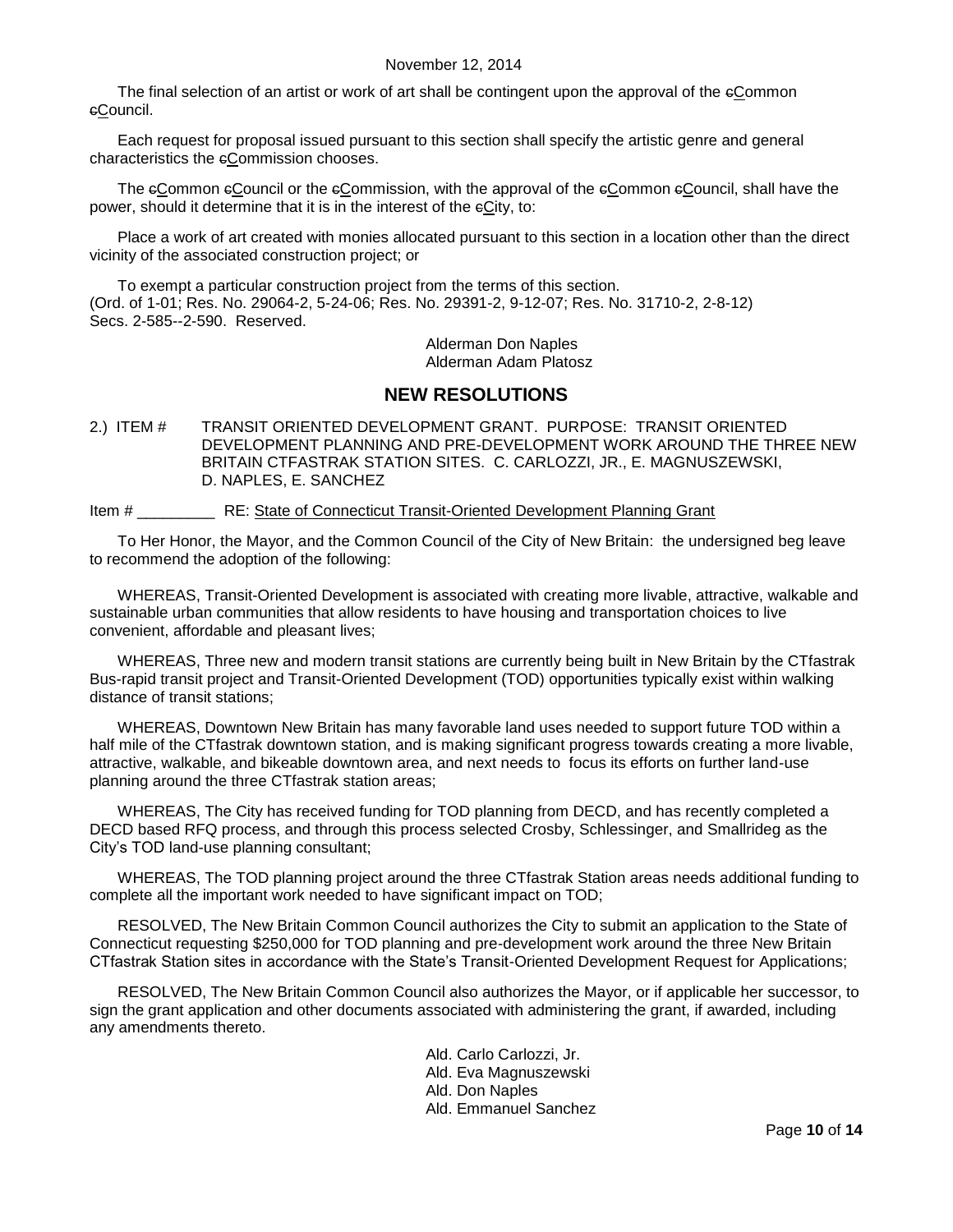#### <span id="page-10-0"></span>3.) ITEM # PURCHASE APPROVAL – POLICE DEPARTMENT. PURPOSE: TRADE-IN OF THREE MOTORCYCLES AND ALLOCATE FUNDS IN THE DRUG INVESTIGATION FUND TO APPROPRIATE SIX NEW MOTORCYCLES FROM GENGRAS HARLEY DAVIDSON. S. BIELINSKI, C. CARLOZZI, JR., W. PABON, E. SANCHEZ, R. SMEDLEY

#### Item # \_\_\_\_\_\_\_\_\_\_\_\_\_\_\_\_\_\_\_ RE: Purchase Approval – Police Department

To Her Honor, the Mayor, and the Common Council of the City of New Britain: the undersigned beg leave to recommend the adoption of the following:

WHEREAS, the Drug Investigation Fund is an existing special revenue fund to which most revenue is credited as the result of the Federal drug asset forfeiture program, the greatest share of the proceeds from which are returned to Police Departments for use in drug control strategy, and

WHEREAS, the purpose of this resolution is to have the Council approve the trade-in of three (3) outdated motorcycles, and purchase of six (6) motorcycles with funds that have accumulated in the Drug Investigation fund from Gengras Harley Davidson, the State contract holder for police motorcycles, and

WHEREAS, these motorcycles will be used as patrol vehicles, funeral escorts, parade escorts and for community policing, and

WHEREAS, the three (3) trade-in motorcycles will reduce the bid price by \$24,000, and there are sufficient funds in the Drug Investigation Fund to purchase these motorcycles at no cost to the City, and

THEREFORE, BE IT RESOLVED, that the Council approve the trade-in of three (3) motorcycles and allocate funds that have accumulated in the Drug Investigation fund to appropriate six (6) motorcycles from Gengras Harley Davidson, the State contract holder for police motorcycles, with funds accumulated in the Drug Investigation Fund and outfit them with emergency equipment and graphics as follows:

Drug Investigation Fund

| Revenue:       |                              |           |
|----------------|------------------------------|-----------|
| 289211128-4223 | Asset Forfeiture - Federal   | \$106.284 |
|                |                              |           |
|                |                              |           |
| Expenditure:   |                              |           |
| 289211128-5740 | Asset Forfeiture - Equipment | \$106.284 |

Ald. Suzanne Bielinski - Police Liaison

Ald. Carlo Carlozzi, Jr. - Police Liaison

Ald. Wilfredo Pabon - Police Liaison

Ald. Emmanuel Sanchez - Police Liaison

- Ald. Robert Smedley Police Liaison
- <span id="page-10-1"></span>4.) ITEM # CCSU FACILITY USE AND NON-DISCRIMINATION CERTIFICATION. PURPOSE: USE OF CCSU CAMPUS FACILITIES INCLUDING THE INDOOR SPORTS BUBBLE, ALL GYMNASIUMS, POOLS, ATHLETIC FILEDS NOW AND FOR ALL FUTURE EVENTS. S. BLACK, D. DEFRONZO, J. GIANTONIO, E. MAGNUSZEWSKI, D. SALERNO

Item # RE: CCSU Facility Use & Non-Discrimination Certification

To Her Honor, the Mayor, and the Common Council of the City of New Britain: the undersigned beg leave to recommend the adoption of the following:

The City, through its Recreation Division of the Public Works Department, partners with Central Connecticut State University for programs and events held on the CCSU campus, including the Winter Tennis Program held in CCSU's Indoor Sports Bubble

WHEREAS, the Indoor Tennis Program is scheduled to run February-March 2015 and is in its 22<sup>nd</sup> consecutive year, AND

WHEREAS, the usage fee for the facility is waived by Central Connecticut State University, AND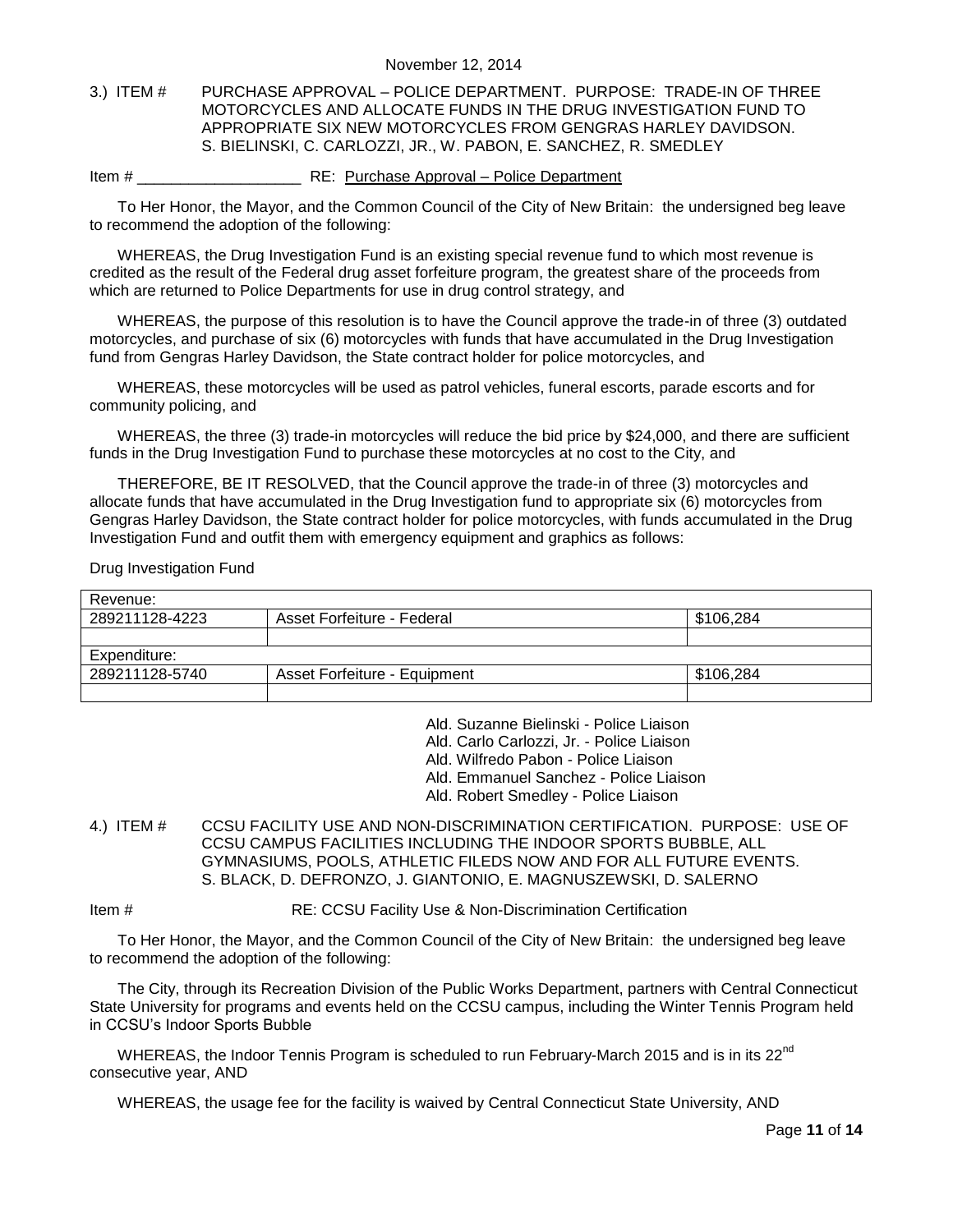WHEREAS, the Parks & Recreation Department pays supervision charges of \$15 per hour, AND

WHEREAS, 50 youth from New Britain participate in the program, AND

WHEREAS, the Central CT State University Event Management requires a signed facility use agreement in order to authorize use of their rental facility, THEREFORE BE IT

RESOLVED, that the New Britain Common Council authorizes that the Mayor of the City of New Britain, is empowered and authorized to execute contracts and all related agreements on behalf of the City to utilize the Central Connecticut State University Campus Facilities including, but not limited to, the Indoor Sports Bubble, all gymnasiums, pools, athletic fields now and for all future events. AND BE IT FURTHER

RESOLVED, That the City of New Britain, herby adopts as its policy to support the nondiscrimination agreements and warranties required to support nondiscrimination under the Connecticut General Statutes § 4a-60(a)(1) and §4a-60a(a)(1), as amended in the State of Connecticut Public Act07-245 and sections 9(a)(1) and 10(a)(1) of Public Act 07-142.

> Alderwoman Shirley Black Alderman David DeFronzo Alderman Jamie Giantonio Alderwoman Eva Magnuszewski Alderman Daniel Salerno

#### <span id="page-11-0"></span>5.) ITEM # APPLICATION FOR STATE FINANCIAL ASSISTANCE. PURPOSE: ABATEMENT, DEMOLITION AND REMEDIATION OF THE FORMER POLICE STATION AT 125 COLUMBUS BOULEVARD. S. BIELINSKI, T. COLLINS, W. PABON, J. GIANTONIO

Item # RE: 125 Columbus Boulevard Abatement, Demolition and Remediation

To Her Honor, the Mayor, and the Common Council of the City of New Britain: the undersigned beg leave to recommend the adoption of the following:

#### CERTIFIED RESOLUTION OF THE CITY OF NEW BRITAIN

I, Mark Bernacki, Town and City Clerk, certify that below is a true and correct copy of a resolution duly adopted by the City of New Britain at a meeting of its Common Council duly convened on November 12, 2014, and which has not been rescinded or modified in any way whatsoever and is at present in full force and effect.

### Date **Date Mark Bernacki, Town and City Clerk** Bernacki, Town and City Clerk

seal

WHEREAS, pursuant to Section 32-763 of the Connecticut General Statutes, the State of Connecticut Department of Economic and Community Development is authorized to extend financial assistance for economic development projects; and

 $\frac{1}{2}$  ,  $\frac{1}{2}$  ,  $\frac{1}{2}$  ,  $\frac{1}{2}$  ,  $\frac{1}{2}$  ,  $\frac{1}{2}$  ,  $\frac{1}{2}$  ,  $\frac{1}{2}$  ,  $\frac{1}{2}$  ,  $\frac{1}{2}$  ,  $\frac{1}{2}$  ,  $\frac{1}{2}$  ,  $\frac{1}{2}$  ,  $\frac{1}{2}$  ,  $\frac{1}{2}$  ,  $\frac{1}{2}$  ,  $\frac{1}{2}$  ,  $\frac{1}{2}$  ,  $\frac{1$ 

WHEREAS, it is desirable and in the public interest that City of New Britain make an application to the State of Connecticut Department of Economic and Community Development for \$2,717,000 in order to undertake the abatement, demolition and remediation of the former Police Station at 125 Columbus Boulevard and to execute an Assistance Agreement;

NOW, THEREFORE, BE IT RESOLVED by the Common Council of the City of New Britain that Erin E. Stewart, Mayor of the City of New Britain, is authorized to file an application for State financial assistance in an amount of \$2,717,000 and act as the authorized representative of the City of New Britain, and is directed to execute and file such application with the Connecticut Department of Economic and Community Development, to provide such additional information as may be required, and to execute documents as may be required including an Assistance Agreement with the State of Connecticut for State financial assistance, if such an agreement is offered, and any amendments and revisions thereto, for administration by the Department of Municipal Development

> Alderwoman Suzanne Bielinski Alderwoman Tonilynn Collins Alderman Wilfredo Pabon Alderman Jamie Giantonio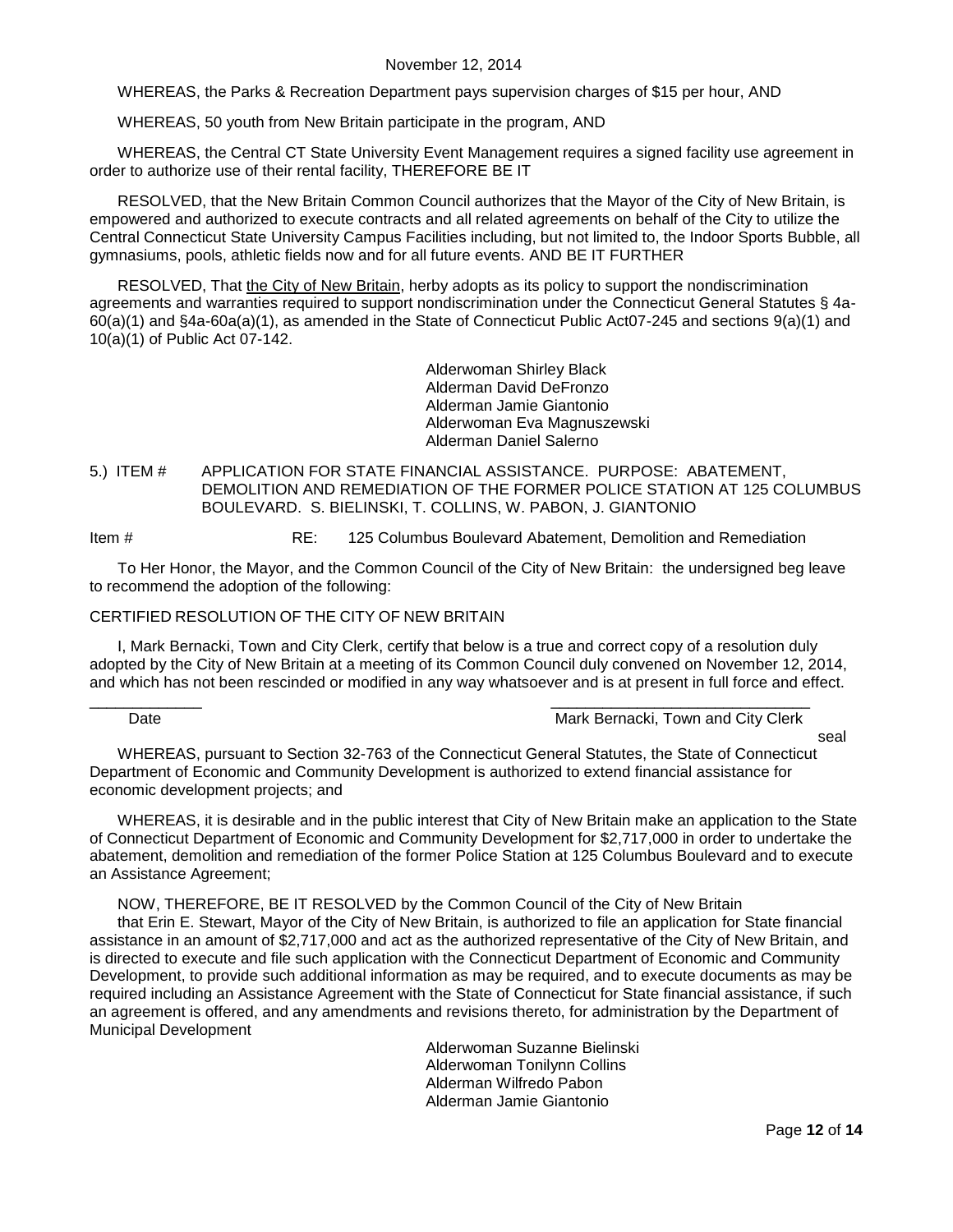- <span id="page-12-0"></span>6.) ITEM # CONVEYANCE OF PROPERTY. PURPOSE: PURCHASE AND SALE AGREEMENT WITH PETER LEMNOTIS OF POPCO LLC FOR THE PROPERTY AT 48 PROSPECT STREET. M. TRUEWORTHY
- Item # RE: Purchase and Sale Agreement with Peter Lemnotis, Managing Member, Popco LLC for 48 Prospect Street

To Her Honor, the Mayor, and the Common Council of the City of New Britain: the undersigned beg leave to recommend the adoption of the following:

Resolution Summary: PURPOSE. To convey a City of New Britain-owned property to be used as a parking lot for the adjacent property owner, Peter Lemnotis, Managing Member, Popco LLC.

WHEREAS: The City of New Britain currently owns a vacant .14 acre lot known as 48 Prospect Street which had been acquired through the foreclosure process and has been vacant since 10/22/08; and

WHEREAS: Peter Lemnotis, Managing Member, Popco,LLC, owns property adjacent to 48 Prospect Street and is interested in utilizing the property for parking for his tenants; and

WHEREAS: Peter Lemnotis, Managing Member, Popco LLC, has offered to purchase the property for Twelve Thousand Dollars (\$12,000.00); and

WHEREAS: it is in the best interest of the City of New Britain to have this property turned into a useful and productive space and restored to the grand list: now, therefore, be it

RESOLVED, that Erin E. Stewart, Mayor, be and is hereby authorized to negotiate and execute on behalf of the City of New Britain a Purchase and Sales Agreement with Peter Lemnotis, Managing Member, Popco LLC for property known as 48 Prospect Street and to execute any and all documents necessary for the conveyance of said property in accordance with the terms of said agreement at a sale price of not less than Twelve Thousand Dollars (\$12,000.00).

> Alderman Michael Trueworthy Property Management Liaison

<span id="page-12-1"></span>7.) ITEM # SIGNS ON PUBLIC PROPERTY. PURPOSE: PROPOSED AMENDMENT TO THE CODE OF ORDINANCES, SEC. 3-11, TO PROVIDE FOR EXCEPTIONS. C. CARLOZZI, JR., D. DEFRONZO, E. SANCHEZ, M. TRUEWORTHY

Item # RE:

To Her Honor, the Mayor, and the Common Council of the City of New Britain: the undersigned beg leave to recommend the adoption of the following:

Resolution Summary: INTENT AND PURPOSE. To amend subsection (a) of Section 3-11of the Code of Ordinances to provide for exceptions.

BE IT ORDAINED BY THE COMMON COUNCIL OF THE CITY OF NEW BRITAIN that Chapter 3, Section 3-11 of the Code of Ordinances, City of New Britain, be amended as follows (inserted text appears in underline; deleted text appears in strikethrough; new sections begin with the word [new]):

Sec. 3-11. Signs on public property.

(a) No person shall paint, mark or write on, or post or otherwise affix, any hand-bill or sign to or upon any public property, public right-of-way, park, sidewalk, crosswalk, curb, curbstone, street lamp post, hydrant, tree, shrub, tree stake or guard, railroad trestle, electric light or power or telephone or telegraph or trolley, wire pole, or wire appurtenance thereof or upon any fixture of the fire alarm or police telegraph system or upon any lighting system, public bridge, drinking fountain, street sign or traffic sign. Exceptions to the above shall be limited to the following: 1) Political signs advertising an individual for elective office or a question/referendum on the ballot at polling places on the day of an election, primary or special election. Such political signs must be placed beyond the 75 foot marker as placed by the Registrar of Voters or election poll moderators. Such signs shall be permitted to stay for the duration of that day's voting; 2) any sign(s) on school grounds that are used to promote school related groups or